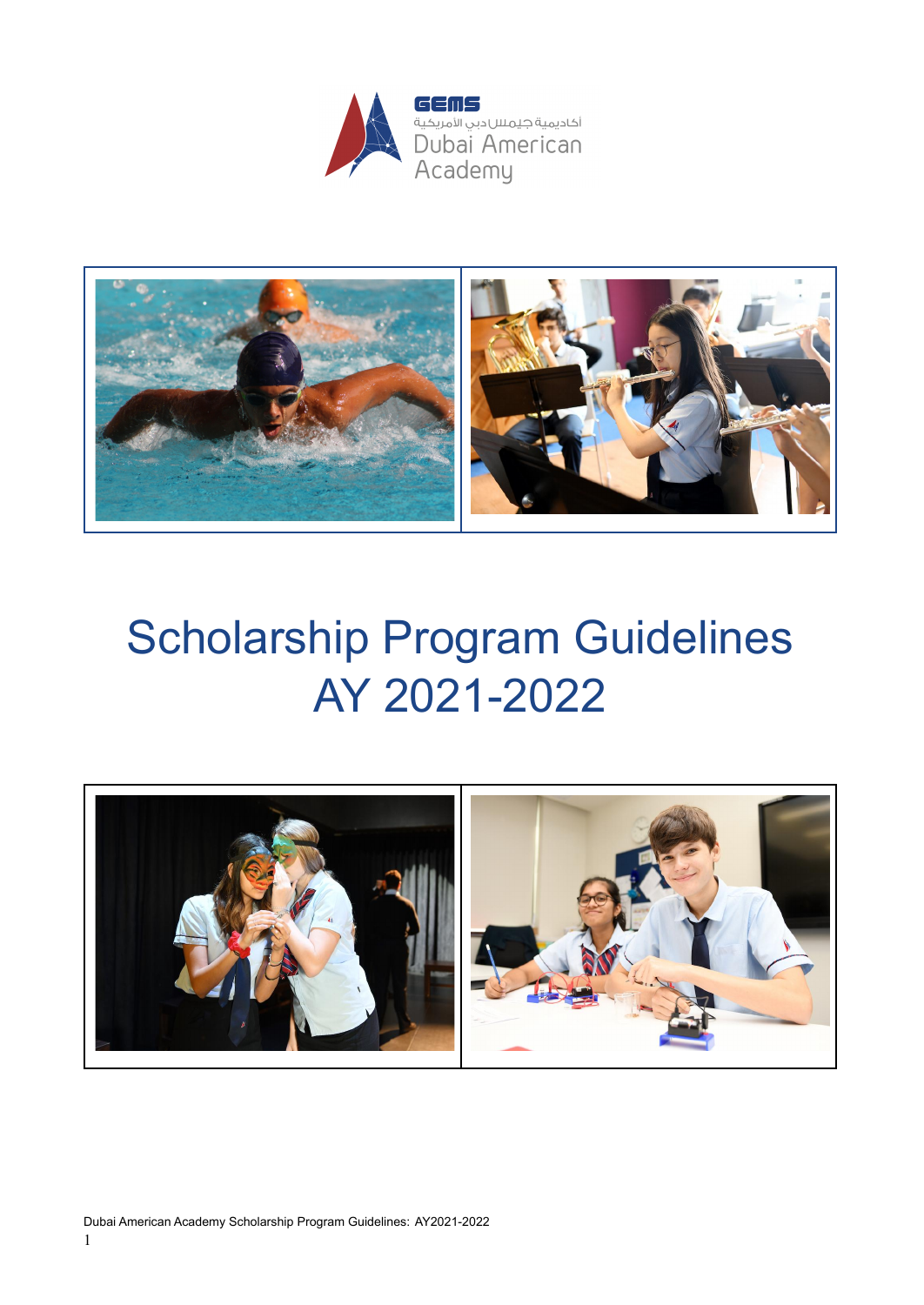![](_page_1_Picture_0.jpeg)

# **Table of Contents**

| <b>DAA SCHOLARSHIPS</b>           | 3                  |
|-----------------------------------|--------------------|
| <b>Introduction</b>               | 3                  |
| Timeline for application          | 3                  |
| <b>Guidelines</b>                 | 4                  |
| <b>Scholarship Process Flow</b>   | $\overline{\bf 4}$ |
| <b>Documents Required</b>         | 5                  |
| <b>Selection Process</b>          | 5                  |
| <b>Frequently Asked Questions</b> | 6                  |
| <b>Terms and Conditions</b>       | 12                 |
| <b>Publicity and Promotion</b>    | 18                 |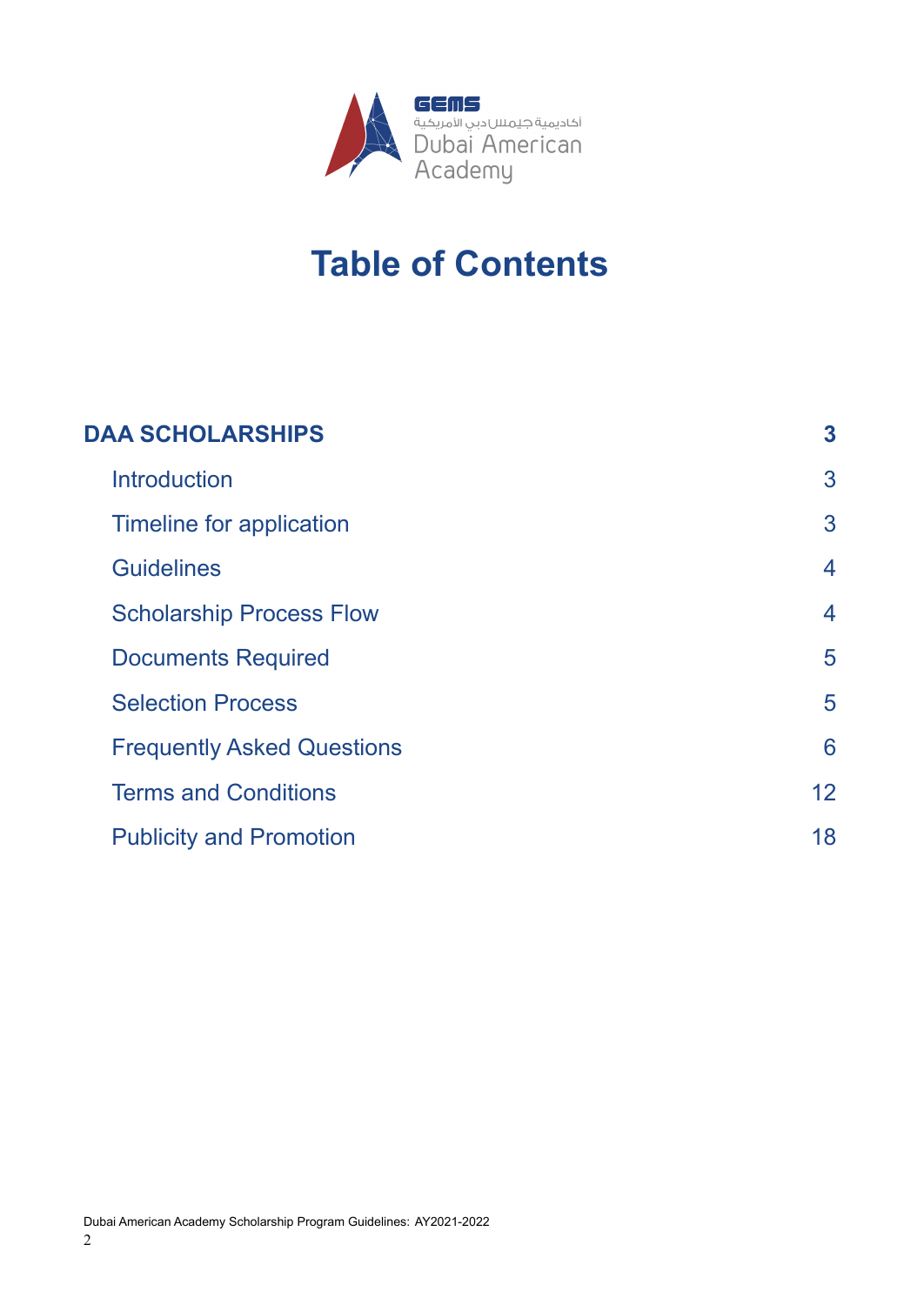![](_page_2_Picture_0.jpeg)

# DAA SCHOLARSHIPS

# <span id="page-2-0"></span>**Introduction**

Scholarships are available to both existing and new students who meet the specified criteria (see below). Scholarships are targeted at different age groups with the intention of encouraging and rewarding excellence. The program is applicable to any student in Grade 6 and above currently registered at (internal candidates) or applying for admission (external candidates) to Dubai American Academy. Students are recognized for their capacity to lead and serve, as well as their commitment to making a significant impact within their schools and communities.

Scholarships are awarded in recognition of outstanding achievement or promise in any of the following categories:

![](_page_2_Picture_5.jpeg)

# <span id="page-2-1"></span>Timeline for Application

| <b>Application Period</b>                   | <b>Application Review</b> | Notification to Family | School Starts            |
|---------------------------------------------|---------------------------|------------------------|--------------------------|
| April 1st – May 31st   June 1st – June 30th |                           | June 30th              | September<br>(same year) |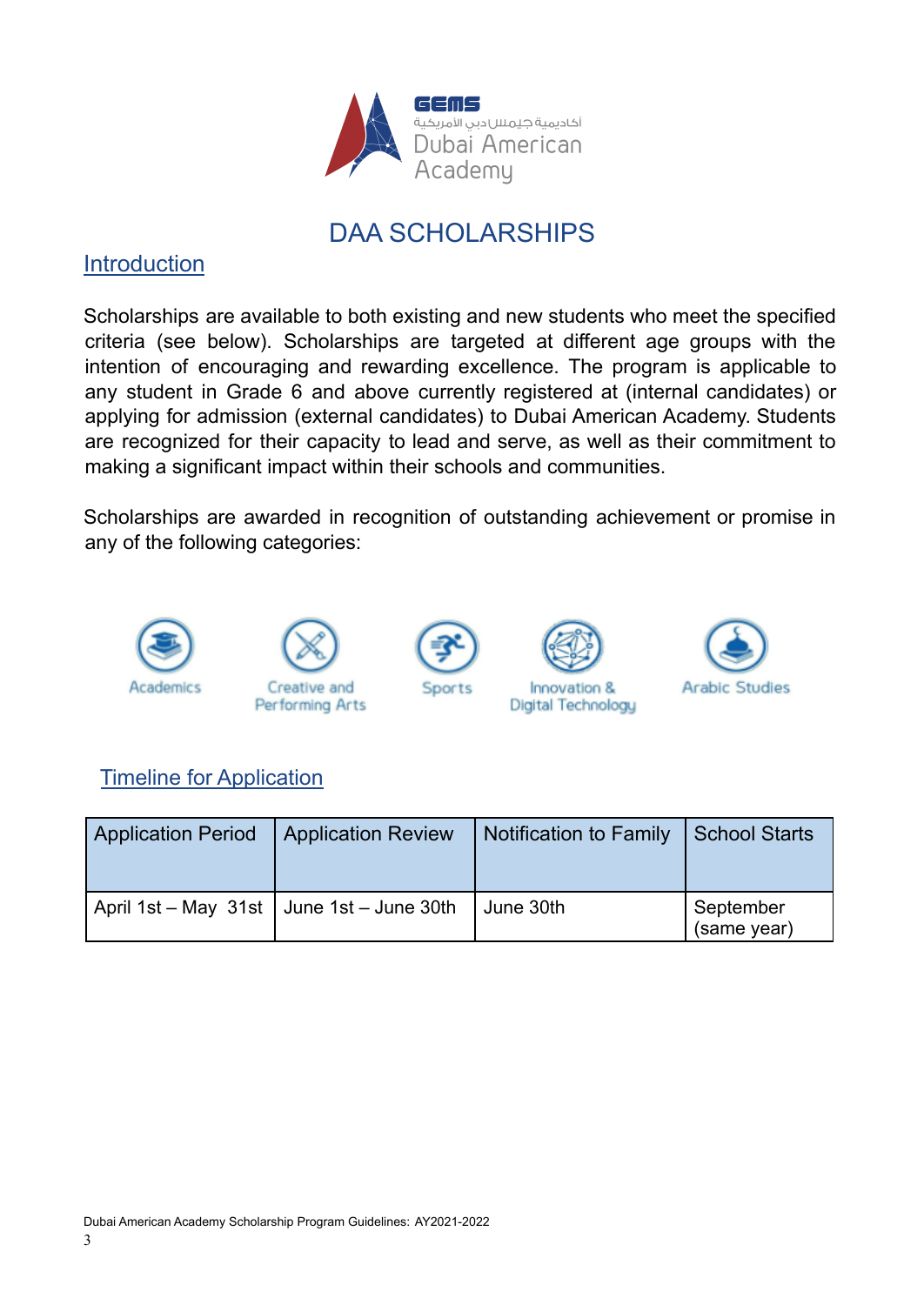![](_page_3_Picture_0.jpeg)

#### <span id="page-3-0"></span>**Guidelines**

- 1. After careful review of applications, some candidates may be required to undertake an additional stage in the DAA Scholarships assessment process. This is at the discretion of the school and may include auditions, demonstrations of skill and/ or presentations as may be relevant to the category being applied for.
- 2. Shortlisted candidates may be invited for a final interview with the relevant school principal at their discretion. In addition to excellence in their specific field or talent, students are selected on the basis of their potential to act as role models for their peer group through opportunities for distinction and leadership within their given specialism.
- 3. Scholars may be given regular opportunities to take on leadership roles within their given specialism.

# <span id="page-3-1"></span>**Scholarship Process Flow**

| <b>SCHOLARSHIP PROCESS FLOW</b>                                                            |                                                                                   |  |  |
|--------------------------------------------------------------------------------------------|-----------------------------------------------------------------------------------|--|--|
| <b>EXTERNAL APPLICANTS</b>                                                                 | <b>INTERNAL APPLICANTS</b>                                                        |  |  |
| <b>APPLICATION THROUGH WEBSITE</b>                                                         |                                                                                   |  |  |
| • Complete the online form<br>• Submission of supporting documents (before May 31st, 2021) |                                                                                   |  |  |
| APPLICATIONS RECEIVED BY SUPERINTENDENT                                                    |                                                                                   |  |  |
| SCHOLARSHIP COMMITTEE REVIEWS APPLICATIONS                                                 |                                                                                   |  |  |
| AWARDED                                                                                    | <b>NOT AWARDED</b>                                                                |  |  |
| <b>Scholarship Committee informs</b><br>parents or successful application                  | Scholarship Committee informs parents<br>of unsuccessful application via official |  |  |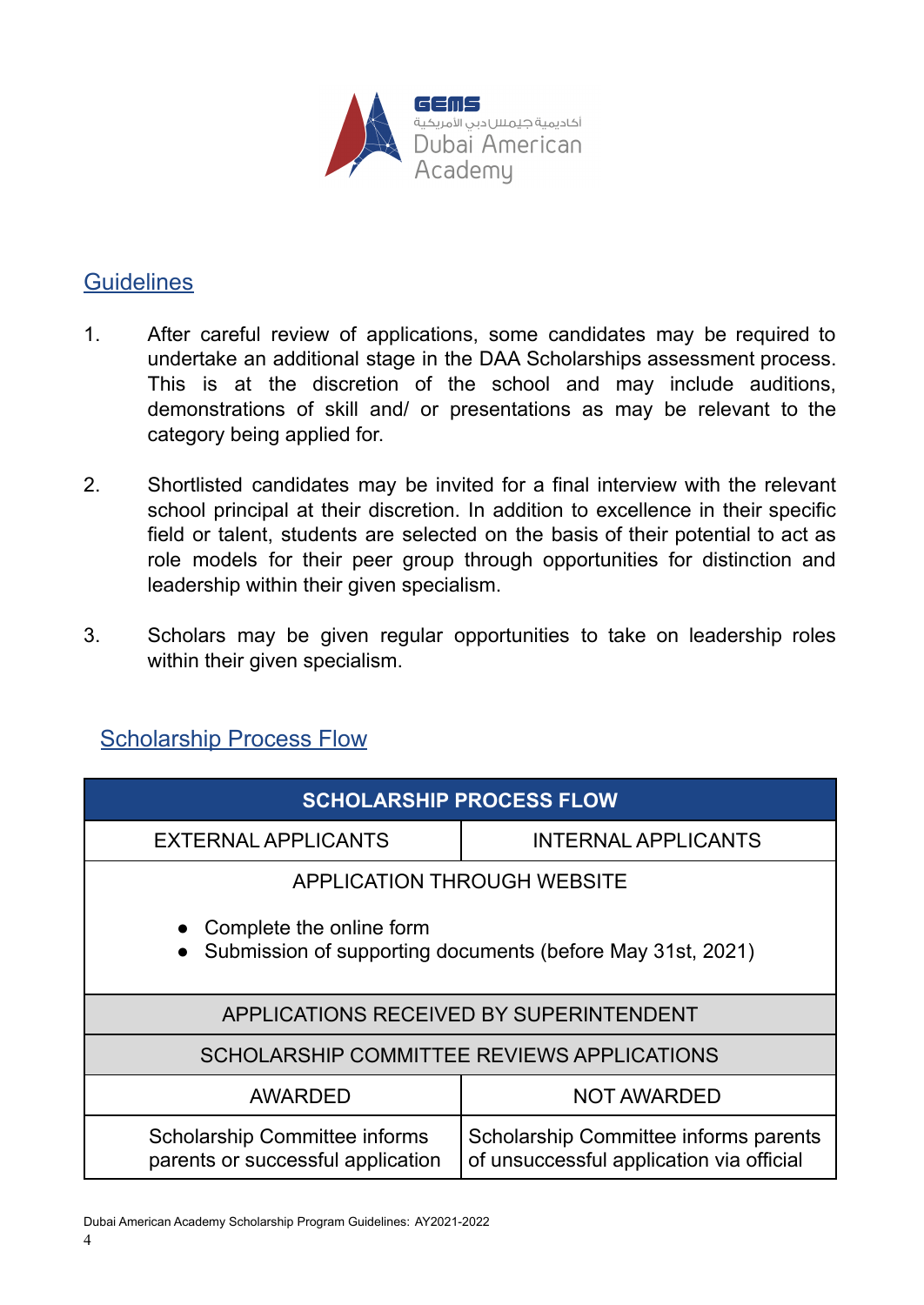![](_page_4_Picture_0.jpeg)

| and award via official<br>communication by June 30th<br>*Committee may allocate award<br>to a better fit category if<br>necessary. | communication by June 30th |
|------------------------------------------------------------------------------------------------------------------------------------|----------------------------|
|------------------------------------------------------------------------------------------------------------------------------------|----------------------------|

# <span id="page-4-0"></span>Documents Required

- Completed Scholarship Application Form
- A written personal statement or letter by the student
- Copies of child's previous 2 years' school reports (for external applicants).
- Any supporting documentation, such as recommendation letters, copies of awards/ certificates received, portfolio of results, press clippings and/or video evidence.

# <span id="page-4-1"></span>Selection Process

- 1. Notice of available scholarships will be advertised on an annual basis and will be open for applications between April 1<sup>st</sup> to May 31<sup>st</sup>.
- 2. Scholarships will be awarded based on merit (components: student essays, letters of recommendation, a student introduction) and the School Scholarship Application Form.
- 3. External Applicants for scholarships must firstly meet the established enrolment eligibility criteria for entry into DAA prior to being considered for any scholarship.
- 4. Applicants must choose the best-fit scholarship category and submit only **one** application. Note that should the DAA Scholarships Committee find that the student is a better fit for a different category, a recommendation shall be made and the application reviewed accordingly.
- 5. After careful review of applications, shortlisted candidates may be invited for a final interview with the DAA Scholarships Committee. In addition to excellence in their specific field or talent, students will be selected on the basis of their potential to act as a role model to their peer group through opportunities for distinction and leadership within their given specialism.
- 6. Scholarship recipients can expect to be notified by June 30th.
- 7. Students receiving a scholarship and their parent/guardian must complete a form agreeing to the terms of the scholarship program.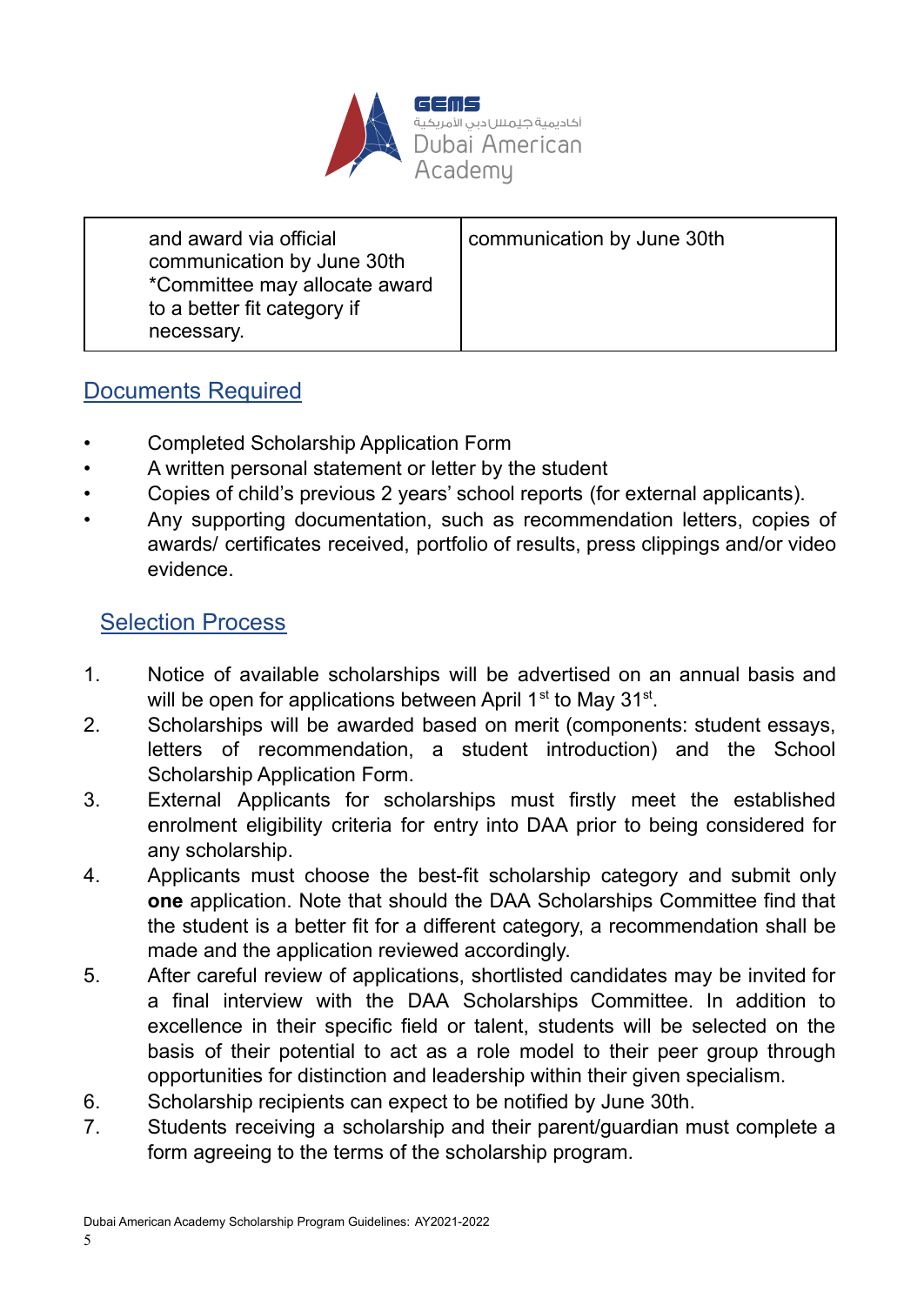![](_page_5_Picture_0.jpeg)

- 8. After final scholarship acceptances are completed and agreement forms signed, unsuccessful applicants who were not selected will receive email notifications from the DAA Scholarships Committee.
- 9. The DAA Scholarships Committee's decision will be final and binding and no further negotiations regarding the decision will be entered into.
- 10. Scholarships are awarded on an annual basis and awardees will be required to apply for renewal every year.

#### <span id="page-5-0"></span>Frequently Asked Questions

#### What is the DAA Scholarships program?

Dubai American Academy is offering a 'merit-based' student scholarship opportunity to internal and external students from grades 6 - 12. The program is intended to encourage and reward excellence and recognize students for their capacity to lead and serve, as well as their commitment to making a significant impact within their school and community.

#### What types of scholarships are available?

Scholarships are awarded in recognition of outstanding achievement or promise in any of the following spheres:

#### **Academic Excellence**

Scholarships are awarded on the basis of proven outstanding academic achievement, subject to students maintaining a high level of academic achievement. Eligibility is restricted to current and prospective students in Grade 6 onwards.

Scholarships are awarded on the basis of:

- A full report from the candidate's present school (both local and national ranking)
- Results of a verbal and non-verbal reasoning test
- Results of a written examination administered by the awarding school
- An interview with the principal to assess the candidate's calibre and commitment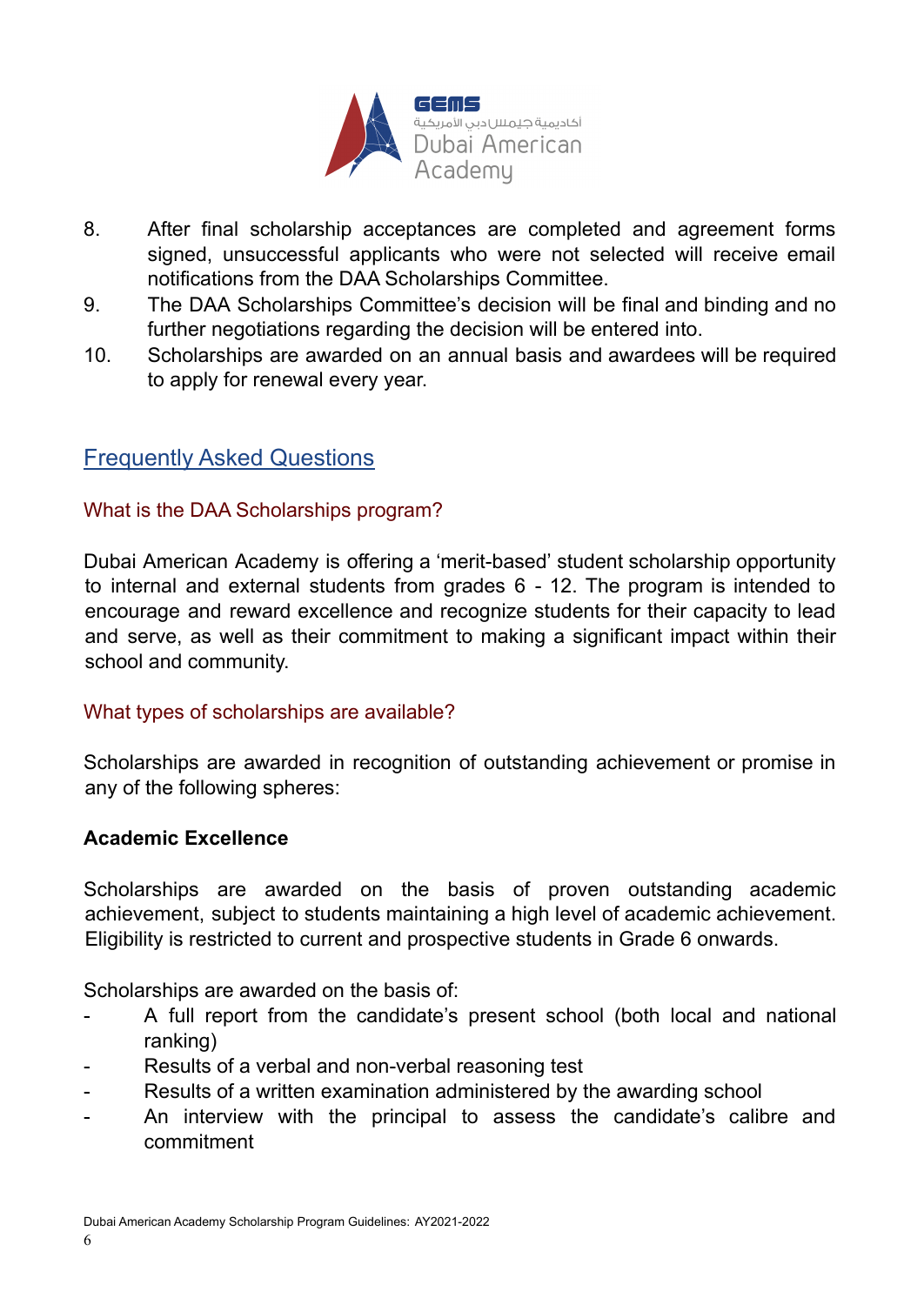![](_page_6_Picture_0.jpeg)

#### **Arabic Studies**

Scholarships are awarded as a sub-set of Academic Scholarships on the basis of a candidate's proven outstanding academic achievement in the field of Arabic Studies, and are subject to the student maintaining a high level of academic achievement.Eligibility is restricted to current and prospective students in Grade 6 onwards. Scholarships are awarded separately to native speakers of Arabic and non-native speakers who will be assessed on the following criteria: *Native Speakers of Arabic:*

- Student must have literary contributions in Arabic (this may include authoring of poetry, novel, story or speech)
- Student must have an active role in spreading the Arabic language and its use inside and outside the school
- Student must have a leadership role within the Arabic department
- Student must be in the 95<sup>th</sup> percentile in terms of grade for internal or external Arabic language exams
- Student must be awarded with prizes relating to the Arabic language (school, national, international)
- Student must perform in front of an audience on a school, national, international level using the Arabic language

*Non-Native Speakers of Arabic:*

- Student's parents (both mother and father/guardians) must be non-Arab by passport
- $\cdot$  Student must be in the 95<sup>th</sup> percentile in terms of grade for internal or external Arabic language exams
- Student must have the ability to express himself fluently in writing and speaking
- Student must show high ability in reading and listening
- Student must evidence high ability in using the language inside and outside the classroom
- Scholarships are awarded on the basis of:
	- A full report from the candidate's present school (both local and national ranking)
	- Results of a standardized proficiency test written and oral administered by the awarding school
	- Results of an interview with an Arabic language expert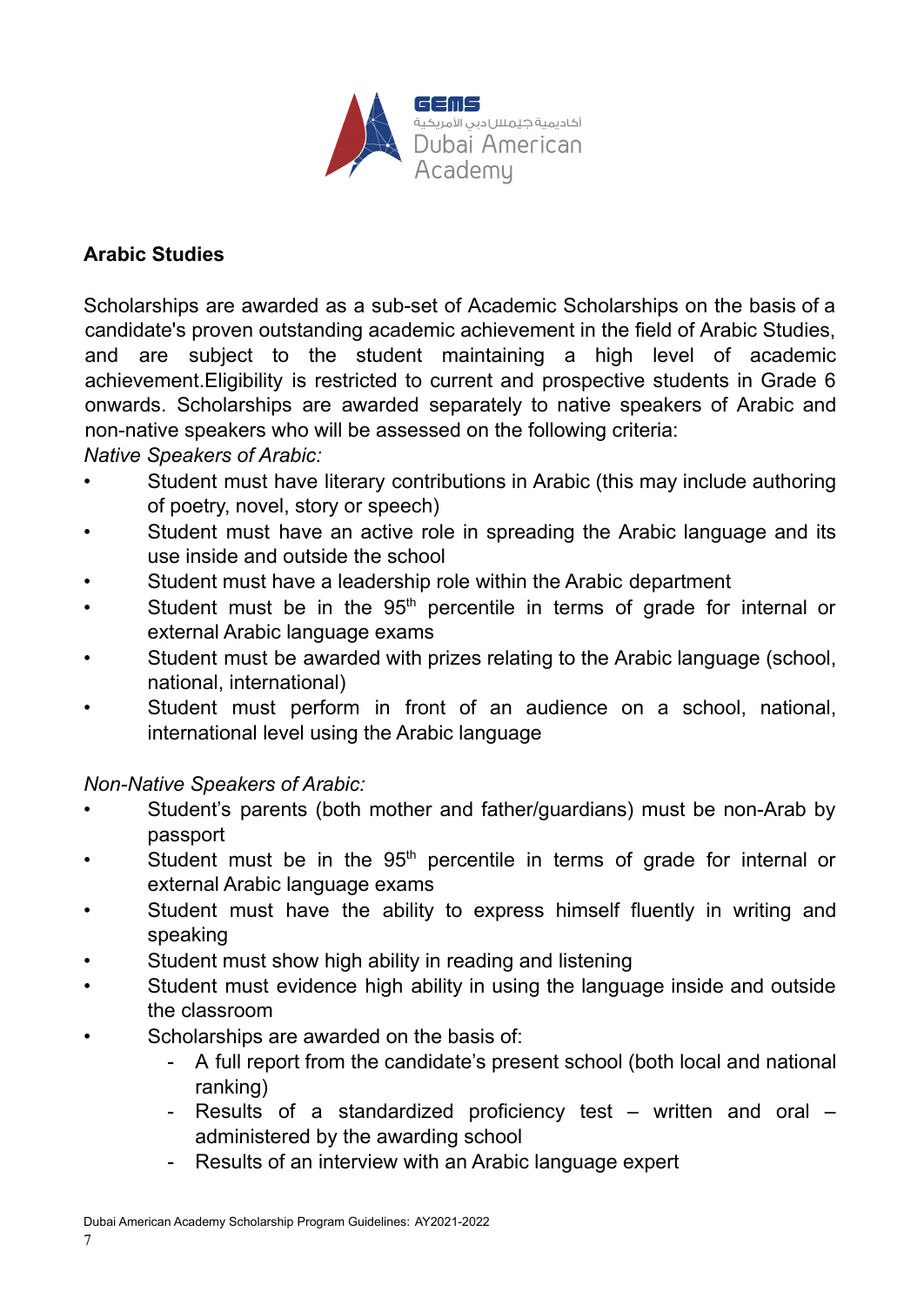![](_page_7_Picture_0.jpeg)

- Results of an interview with the principal to assess the candidate's calibre and commitment

#### **Creative and Performing Arts**

Candidates who demonstrate excellence in areas such as Art, Music, Drama, Debating, etc. Eligibility is restricted to current and prospective students in Grade 6 onwards. Scholarships are awarded on the basis of:

- Rewards and recognition received from relevant internationally recognized awarding bodies
- Results of an audition at the awarding school
- Results of an interview with the principal to assess the candidate's calibre and commitment

#### **Sports**

Candidates who demonstrate potential to compete at national or international level. Eligibility is restricted to current and prospective students in Grade 6 onwards. Scholarships are awarded on the basis of:

- Benchmark times and proof of representation honors in relevant sports such as swimming, track and field, rugby, football, etc.
- Meeting necessary admission requirements
- Results of an interview with the principal to assess the candidate's calibre and commitment.

#### **Innovation and Digital Technology**

Scholarships are awarded on the basis of candidates demonstrating potential to excel in the areas of innovation and digital technology (coding, computational thinking, cryptology, app development, etc.) Eligibility is restricted to current and prospective students from Grade 6 onwards. Scholarships are awarded on the basis of:

- A full report from the candidate's present school
- Successful presentation/demonstration of an innovation project to the GEMS Scholarships Committee
- Results of an interview with the principal to assess the candidate's calibre and commitment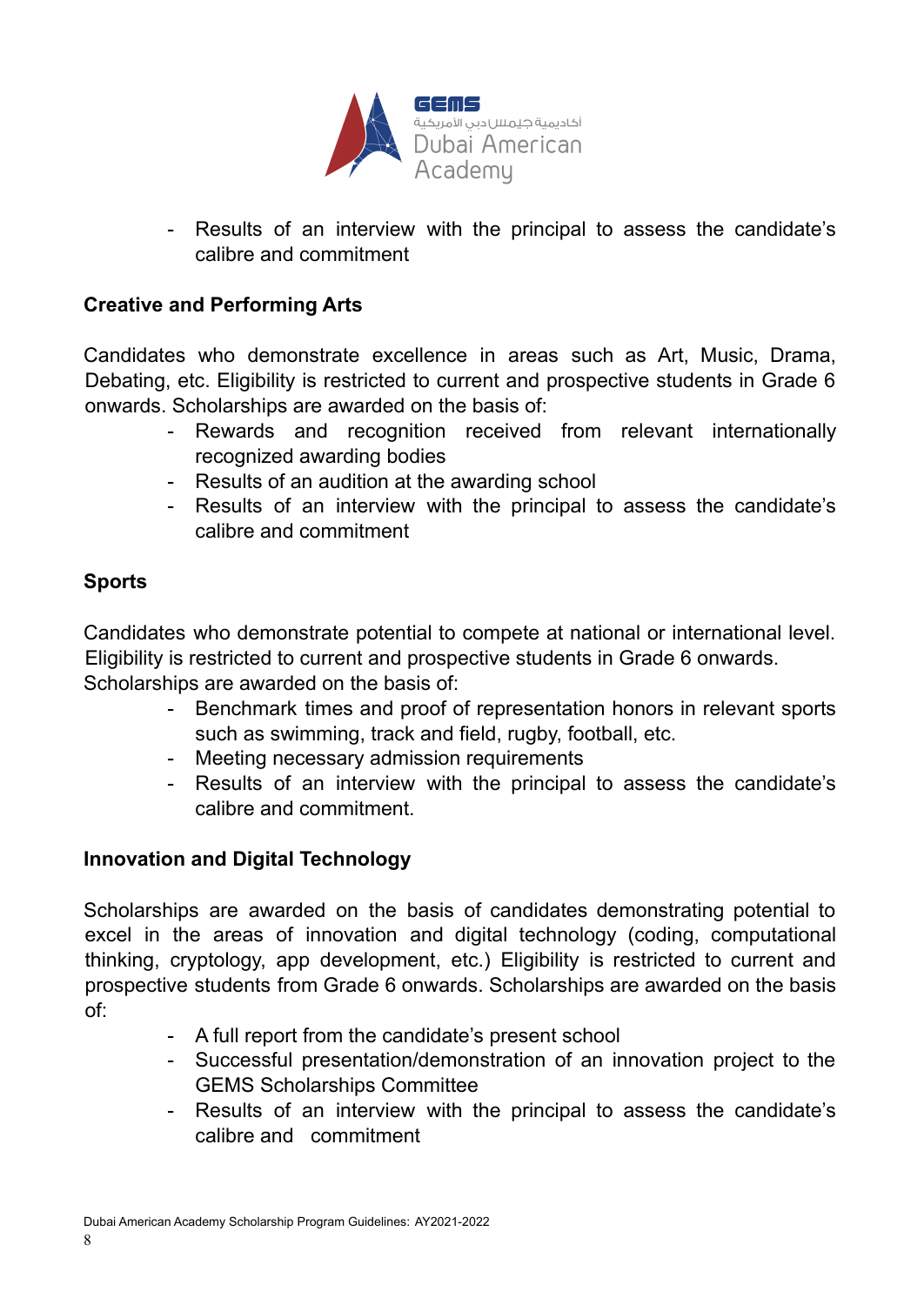![](_page_8_Picture_0.jpeg)

Additionally, candidates may be asked to demonstrate the following:

Personal Skills

- a. Candidates should provide an example to demonstrate any four of the below skills (maximum 500 words across all skills):
	- Critical thinking and problem solving
	- Collaboration and team-work
	- Agility and adaptability
	- Leading by influence
	- Research skills
	- Curiosity and imagination
	- Growth mind-set, resilience and grit
	- Digital and technology skills
	- Ability to take on board feedback
- b. Global Challenge Candidates should provide a solution to one of the following challenges (maximum 200 words):
	- Energy
	- Space
	- Education
	- Health
	- Global ethics
	- Governance
	- Self-development
	- Nutrition (food and water)
	- Prosperity (economic growth)
	- Sustainability (population and resources)
	- Security (disaster resilience, crime and justice)
	- Environment (climate change and pollution)
- c. Candidates can choose to submit a video lasting no longer than three minutes on themselves – biography, passion, skills and why they want an innovation scholarship
- 2. Innovation Initiatives
- a. Candidates should provide a write-up on one or more innovation initiatives/projects (maximum 300 words).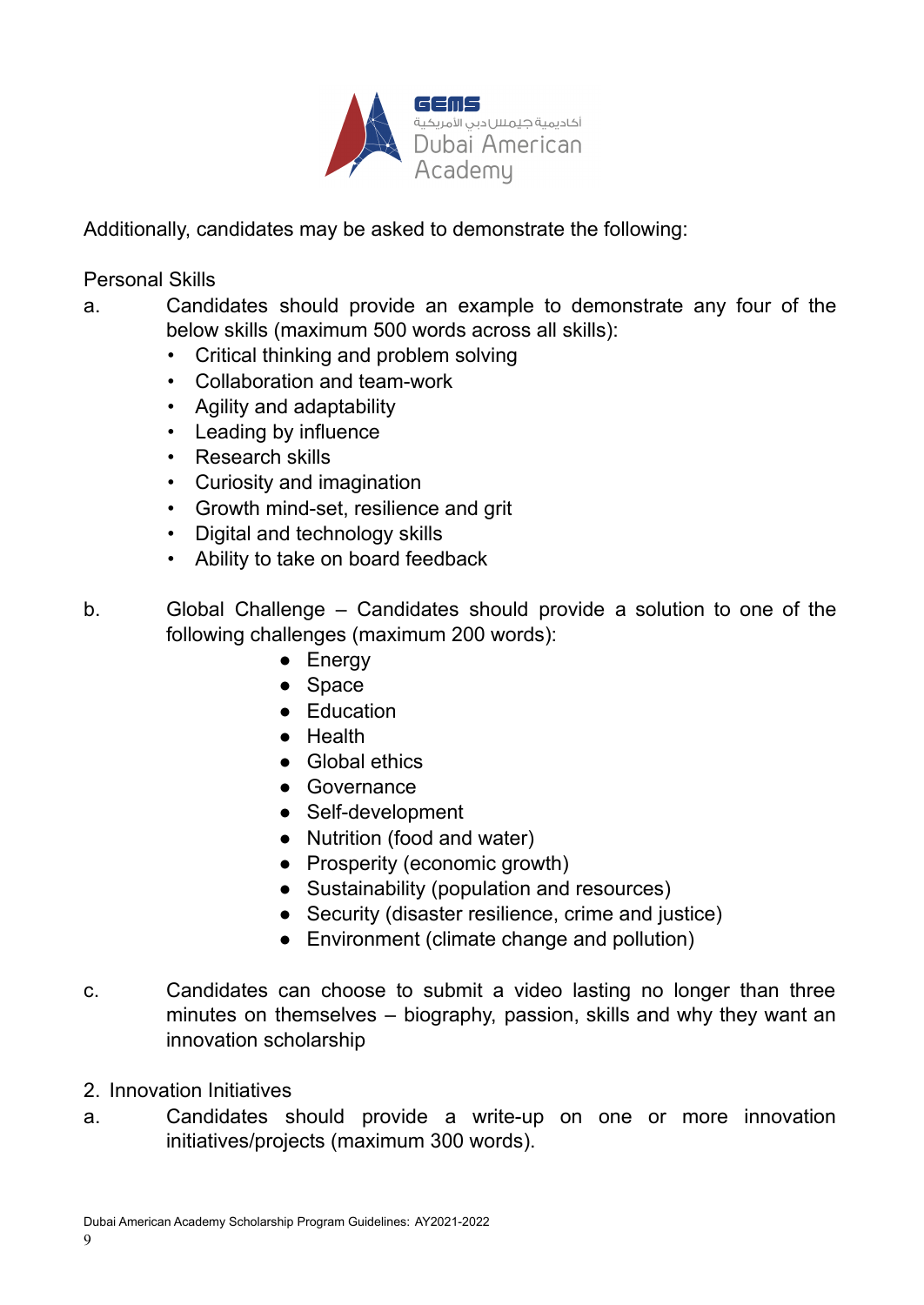![](_page_9_Picture_0.jpeg)

- b. Candidates should mention the problem being solved, the solution and how they went about researching and building the initiative/project. What would they need to build and scale the initiative/project?
- c. Candidates should provide links and photos where applicable.
- 3. Letter of recommendation from SLT/mentor/accredited individual someone credible, not related to the candidate and who has been involved in the student's academic and/or innovation process, covering the following:
- a. Attitude
- b. Passion
- c. Evidence of being innovative in their thinking
- d. Why the student deserves the innovation scholarship

#### How to apply for a scholarship?

Applicants must firstly meet the established enrolment eligibility criteria for entry prior to being considered for any scholarship. The online form must be completed and supporting documents uploaded. See the Scholarship Website page for details: <https://www.gemsaa-dubai.com/Admissions/Scholarships>

#### How much is the scholarship?

Those awarded a scholarship may benefit from a concession ranging from 5-25% off their annual school fees. Dubai American Academy intends to offer scholarships to exceptional students who can become ambassadors for our school values and role models for all our students as part of our commitment to the UAE National Agenda. Scholars may be given regular opportunities for prominence and leadership within their given specialism. The tuition fee concession is reviewed annually.

#### Can a student with outstanding fees apply for a scholarship?

Families with outstanding fees will be ineligible to receive a scholarship. Families with unpaid fees in the current year may have the scholarship withdrawn unless all outstanding fees are paid by the end of the relevant term. Any default may result in cancellation of the scholarship for the current year.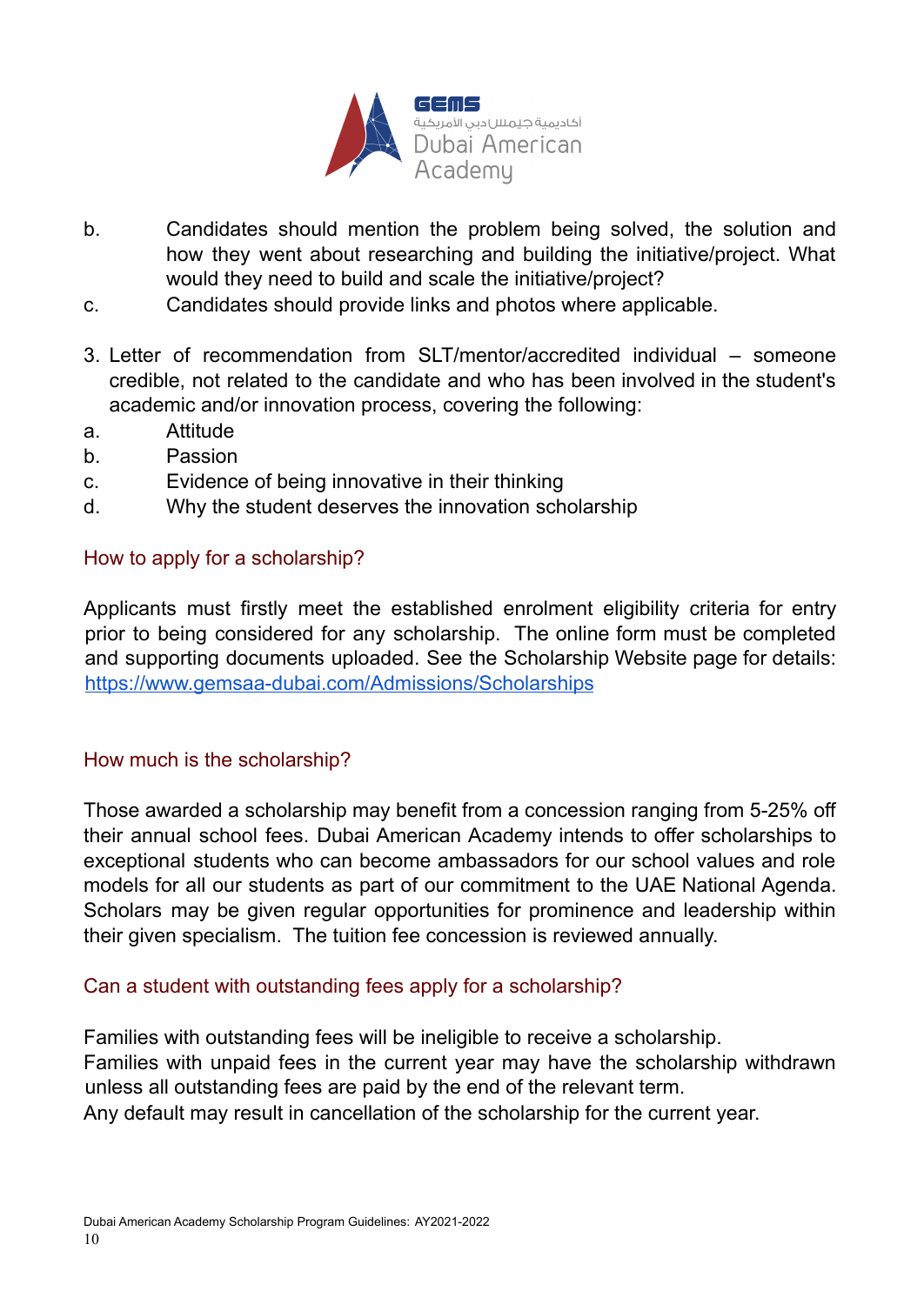![](_page_10_Picture_0.jpeg)

#### What is the duration of the scholarship?

In order to maintain the highest standards and keep our scholarship awardees motivated to continue excelling in their areas of interest, scholarships are awarded for a single academic year, and awardees are required to apply for renewal on an annual basis. Annual scholarship renewal will depend on the student's engagement and academic progress, and will be determined each year. The program will be reviewed every year to ensure continuous excellence.

#### Is the scholarship renewable? What is the criteria?

Students may renew their scholarships but must apply annually to be considered. They must meet the application requirements, and are evaluated against the following criteria:

- Maintenance of required grades in all subjects.
- Maintenance of course pacing requirements, completing courses on time without extensions.
- Fulfilment of attendance requirements as identified in the student handbook.
- Participation in all mentoring meetings and activities unless excused by the mentor.
- Representation of the candidate's school in their area of specialism.
- Demonstration of expected academic progress and progress in the specialist area for which the scholarship was awarded.

Note: DAA reserves the right to add or modify the above criteria at its discretion.

#### Can I apply for more than one scholarship?

Students may apply for **only one** scholarships application category. Students are linked to their "best fit" scholarship, and should the DAA Scholarships Committee find the student is better suited for another award type, this will be taken into consideration.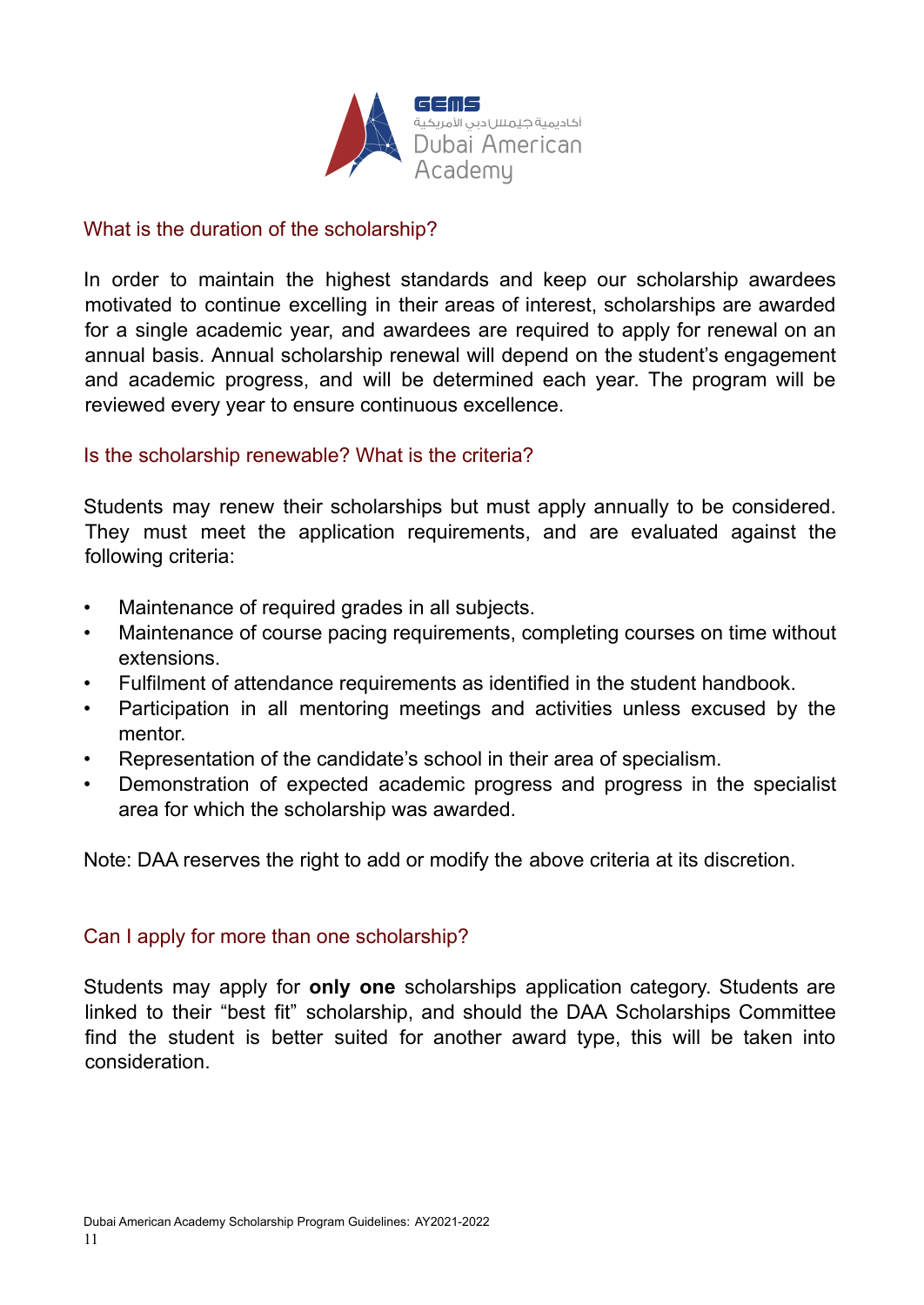![](_page_11_Picture_0.jpeg)

Does the tuition fee concession include uniforms and school transportation costs?

The tuition fee concession does not include other school fees such as registration fees, uniforms, bus transportation, school trips, camps, etc.

Can the scholarship amount be exchanged for cash?

No.

Is the Scholarship transferable to other students?

No.

# <span id="page-11-0"></span>Terms and Conditions

#### 1. APPLICATIONS AND OFFER LETTERS

- 1.1These terms and conditions (the Terms) shall:
	- a. apply to all applications made in respect of any Scholarship; and
	- b. apply to any Award of Scholarships made by Dubai American Academy, unless expressly stated otherwise in any Offer Letter.

1.2 By submitting a Scholarship Application Form or accepting an Offer Letter you agree to be bound by the terms and conditions set out herein.

1.3 Further terms and conditions may be set out in an Offer Letter applicable to a particular Award. No terms or conditions endorsed on, delivered with, or contained in the Acceptance of an Offer Letter shall form part of an Award except to the extent that Dubai American Academy expressly agrees in writing.

#### 2. APPLICATION PROCEDURE

- 2.1 Notice of Scholarships being offered will be advertised by Dubai American Academy on an annual basis and will be open for applications by eligible candidates until May 31st. Applications will not be considered if the completed Scholarship Application Form is not received by the Submissions Date.
- 2.2 Scholarships will be awarded based on merit (components: student essays, letters of recommendation, a student introduction) and a fully completed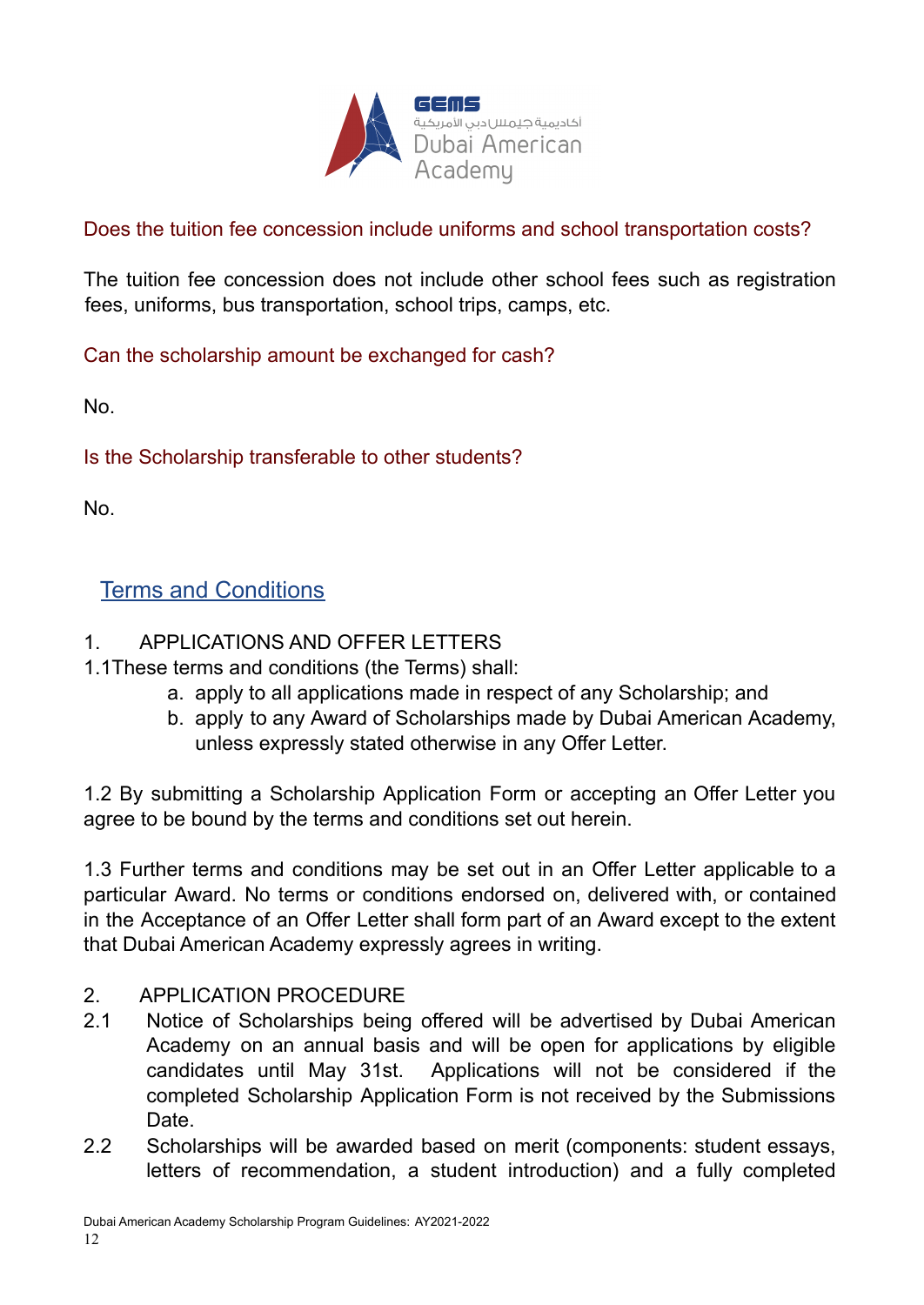![](_page_12_Picture_0.jpeg)

School Scholarship Application Form together with the supporting documentation specified therein as being required. Applications will not be considered if the required information and/or documents are incomplete or not submitted.

- 2.3 Applicants should be aware that DAA does not guarantee that any Scholarship will be Awarded, and DAA accepts no responsibility or liability for any damages, costs or expenses an applicant may incur as a consequence of any failure to award or delay in awarding any Scholarship for any reason. In order to be eligible to receive any Scholarship all candidates must meet the established enrolment criteria. Candidates for Scholarships must demonstrate the ability to pay all tuition fees in the event that a Scholarship is withdrawn or is not renewed in respect of a subsequent Academic Year.
- 2.4 There are a limited number of Scholarships available. Scholarships will be awarded based on availability, merit and performance abilities. Dubai American Academy is under no obligation to award all or any Scholarships. Scholarships are granted, renewed and withdrawn at the sole discretion of Dubai American Academy. The DAA Scholarship Committee's decision will be final and binding.
- 2.5 Before final selection, candidates may be interviewed by the Superintendent/CEO or the DAA Scholarship Committee (or both).
- 2.6 Candidates are able to apply for their best-fit Scholarship. In the event that a candidate is potentially eligible for a different Award then DAA may, but is not obliged to, contact the Candidate in advance of making an Award in order to discuss the candidate's preferences.

#### 3 ACCEPTANCE OF A SCHOLARSHIP

- 3.1 Awards of Scholarships shall be made to successful applicants for Scholarships (each an Offer Recipient) by Dubai American Academy in writing via an official offer letter (Offer Letter). DAA will aim to issue Offer Letters by June 30th.
- 3.2 Awards shall be accepted by Offer Recipients in accordance with the terms of the applicable Offer Letter. In particular, an Award must be accepted by the date indicated in the Offer Letter. If the Offer Recipient declines or does not take up the Award within such time frame, DAA may revoke the Offer Letter and award the Scholarship to another candidate.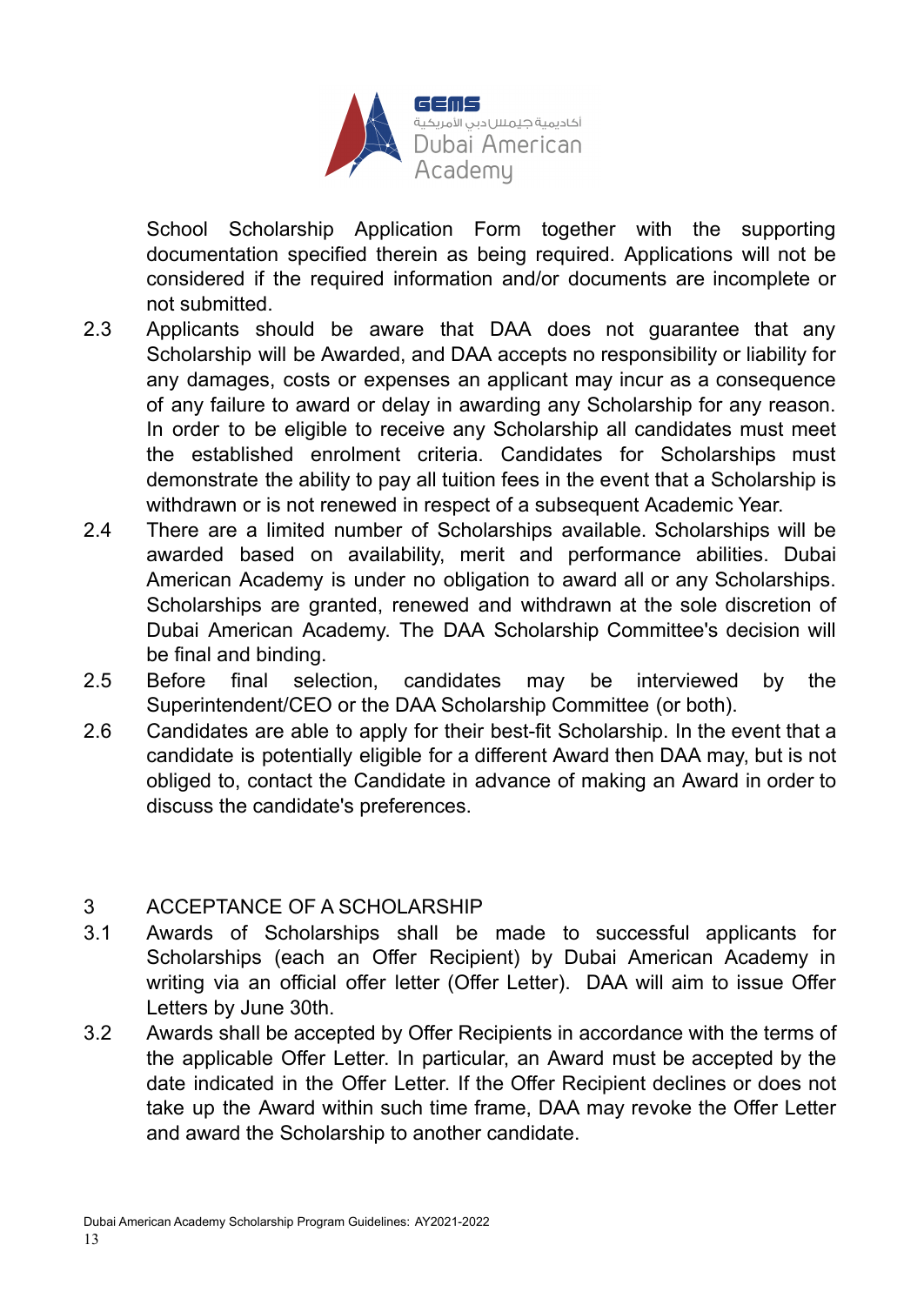![](_page_13_Picture_0.jpeg)

- 3.3 The terms of the Award and the Scholarship as specified in the Offer Letter are non-negotiable.
- 3.4 It is a requirement of each Award that an Offer Recipient is fully registered and enrolled with DAA no later than three (3) weeks prior to the commencement of the Academic Year, and remains so for the duration of the Scholarship. Where an Offer Recipient fails to register with DAA by such date, DAA reserves the right to revoke the Offer Letter and the Award with immediate effect.
- 3.5 In the event that there are outstanding tuition fees or other amounts payable to Dubai American Academy by the parents or legal guardians of payable of an Offer Recipient ("Outstanding Fees") the Award shall not be capable of Acceptance until such Outstanding Fees have been discharged. In the event that Outstanding Fees accrue during any Academic Term during the Academic Year to which a Scholarship relates DAA may, at its sole discretion, cancel the Scholarship in respect of all subsequent Academic Terms, unless the Outstanding Fees are paid by the end of the Academic Term to which they relate.

#### 4 NOTIFICATION OF UNSUCCESSFUL APPLICATIONS

Dubai American Academy shall use reasonable endeavors to notify unsuccessful candidates via email from the DAA Scholarship Committee as soon as reasonably practical. Due to the large number of applications for Scholarships it will not be possible for candidates to request or receive individualized feedback and no further correspondence regarding any decision, determination or award made by the GEMS Scholarship Committee will be entered into.

#### 5 FORM OF SCHOLARSHIPS

5.1 It is acknowledged and agreed that all Scholarships will be awarded on the basis of a concession to, or reduction in, the tuition fees that would otherwise be payable in respect of the Scholar for the Academic Year in relation to which the Scholarship has been awarded. Scholarships shall not apply to, be set-off against or reduce any other fees or payments that may be payable to Dubai American Academy or any third party (including any registration fees, government or municipality fees, the cost of any uniforms, books, transportation, extracurricular activities, curricular or extracurricular trips, camps or expeditions) in relation to a Scholar's enrolment.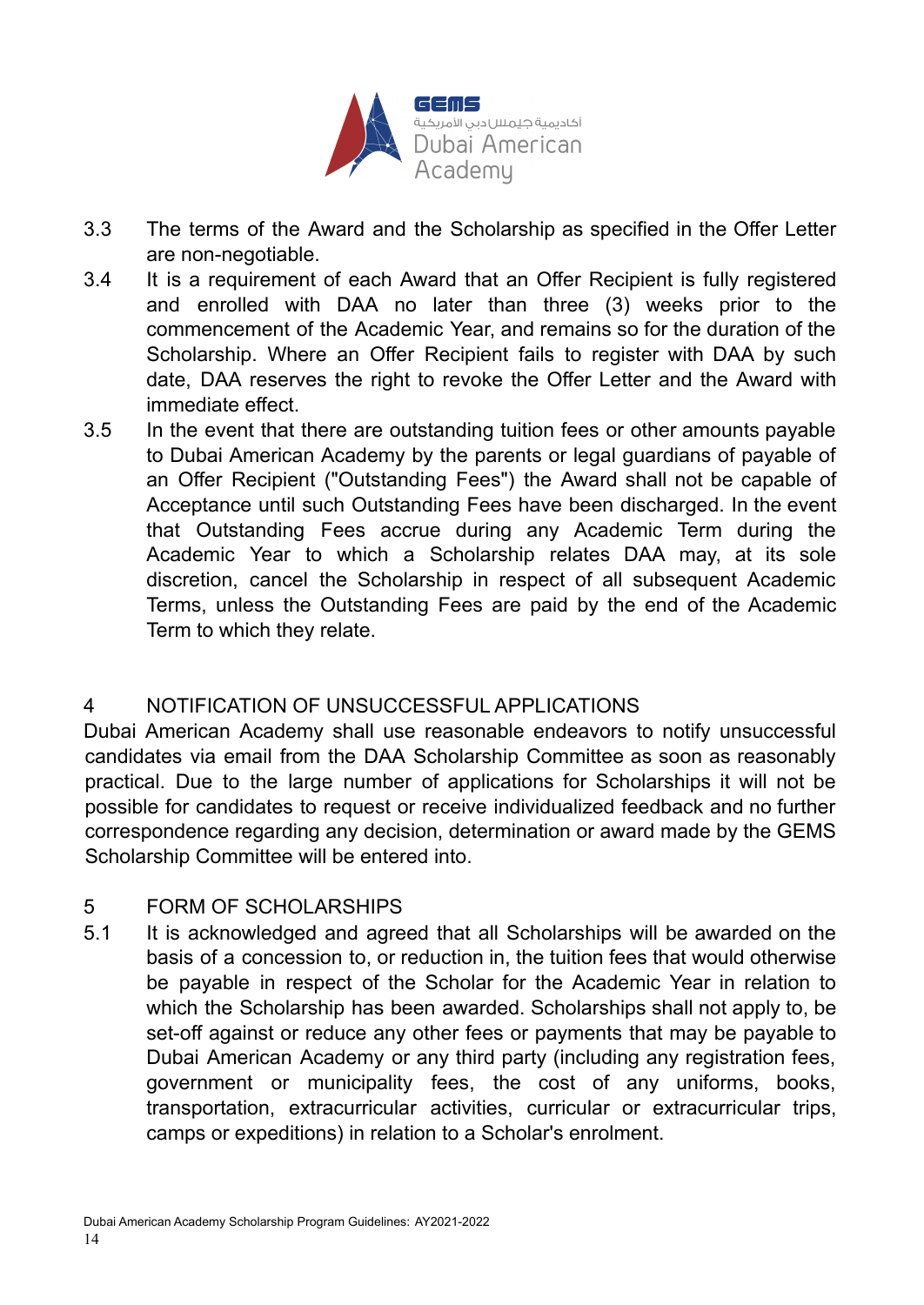![](_page_14_Picture_0.jpeg)

- 5.2 In no circumstances shall any Scholarship Award be exchangeable for cash in part or in full.
- 5.3 Unless expressly stated in the Offer Letter, any Scholarship shall take the form of a reduction to the benchmark tuition fees that would otherwise be payable by a Scholar. In particular, in the event that an Award is accepted it may not be used in conjunction with any other discount to tuition fees (in particular, no Scholar shall, unless expressly stated in an Offer Letter be eligible for any Founders, Sibling, Corporate or other fee concession or reduction).
- 5.4 Scholarships are not transferable and cannot be accelerated to an earlier date or deferred to a later date.

#### 6 TERM AND RENEWAL OF SCHOLARSHIPS

- 6.1 Each Scholarship is awarded in respect of a single Academic Year.
- 6.2 Scholars are eligible to reapply for a further Scholarship in respect of subsequent Academic Years, however, the renewal of any Scholarship shall be considered together with all other applications for Scholarships and be available at the sole discretion of Dubai American Academy. Renewal of a Scholarship will depend on each Scholar's engagement and academic progress.

#### 7 WITHDRAWAL OF SCHOLARSHIPS

- 7.1 In order to be eligible to receive any Scholarship all Scholars must continue to be registered and enrolled with Dubai American Academy throughout the Academic Year to which the Scholarship relates. In the event that a Scholar ceases to be registered or enrolled with DAA at any time during the term of their Scholarship, DAA may revoke the Scholarship with immediate effect.
- 7.2 In the event that Outstanding Fees accrue during any Academic Term during the Academic Year to which a Scholarship relates Dubai American Academy may, at its sole discretion, cancel the Scholarship in respect of all subsequent Academic Terms, unless the Outstanding Fees are paid by the end of the Academic Term to which they relate.
- 7.3 It is acknowledged and agreed that each Scholarship is awarded subject to the Scholar:
- (a) maintaining course pacing requirements, completing courses on time without extensions;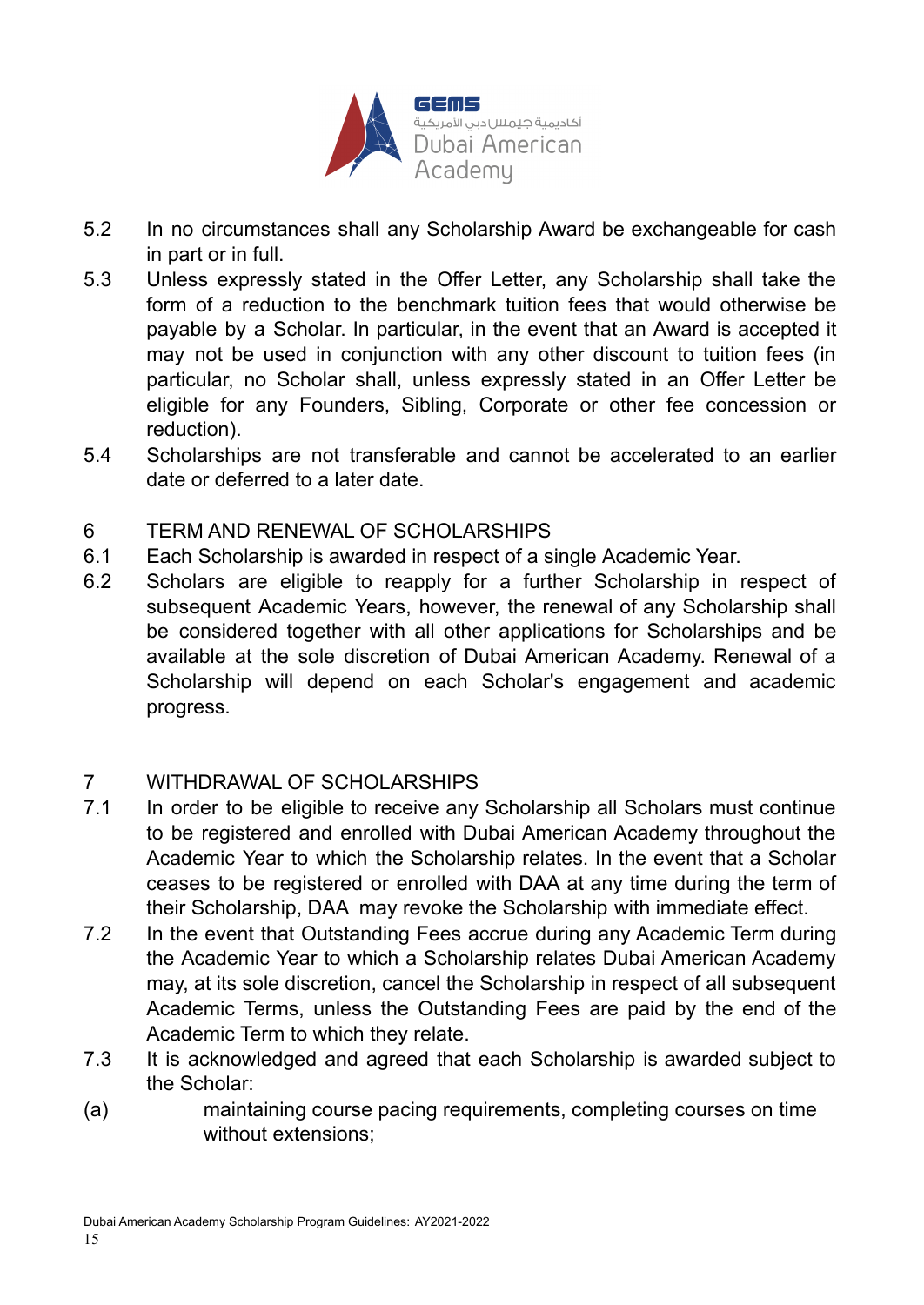![](_page_15_Picture_0.jpeg)

- (b) meeting attendance requirements as identified in the student handbook;
- (c) meeting DAA's behavioral standards as defined in the student handbook;
- (d) participating in all mentoring meetings and activities required by DAA, unless excused by the mentor;
- (e) agreeing to represent the Awarding School in their area of specialism;
- (f) demonstrating expected academic progress and continuous improvement in the specialist area for which the Scholarship was awarded; and
- (g) demonstrating model students behavior towards their contemporaries, teachers and other adults; and
- (h) Satisfying any other criteria set out in the Offer Letter (the "Offer Criteria").

If at any stage Dubai American Academy determines in its sole discretion that the Scholar has failed to meet any Offer Criteria, then DAA may withdraw the Scholarship with effect from the commencement of the following Academic Term.

7.4 Dubai American Academy reserves the right to withdraw a Scholarship immediately and without notice to the Scholar where it is determined by the school that such Scholar has misled DAA about any aspect of their eligibility to receive the Scholarship. Under any such circumstances, DAA shall be entitled to seek repayment of any portion of the benefit of a Scholarship which has been availed by the Scholar prior to such determination.

#### 8 PUBLICITY AND PROMOTION

8.1 In accepting any Award each Scholar (and their parents and legal guardians) hereby expressly consents and grants express permission to Dubai American Academy and such persons as DAA may authorize from time to time to use the Scholar's name, image and any applicable case study information in any publication, marketing, or advertising associated with Dubai American Academy, and/or GEMS Education and/or the Scholarship (including but not limited to the DAA and GEMS Education websites, social media channels, print and electronic media). Each Scholar agrees to ensure that DAA is regularly updated in the event that there is any change to the Scholar's relevant contact details, and that DAA holds a non-School email address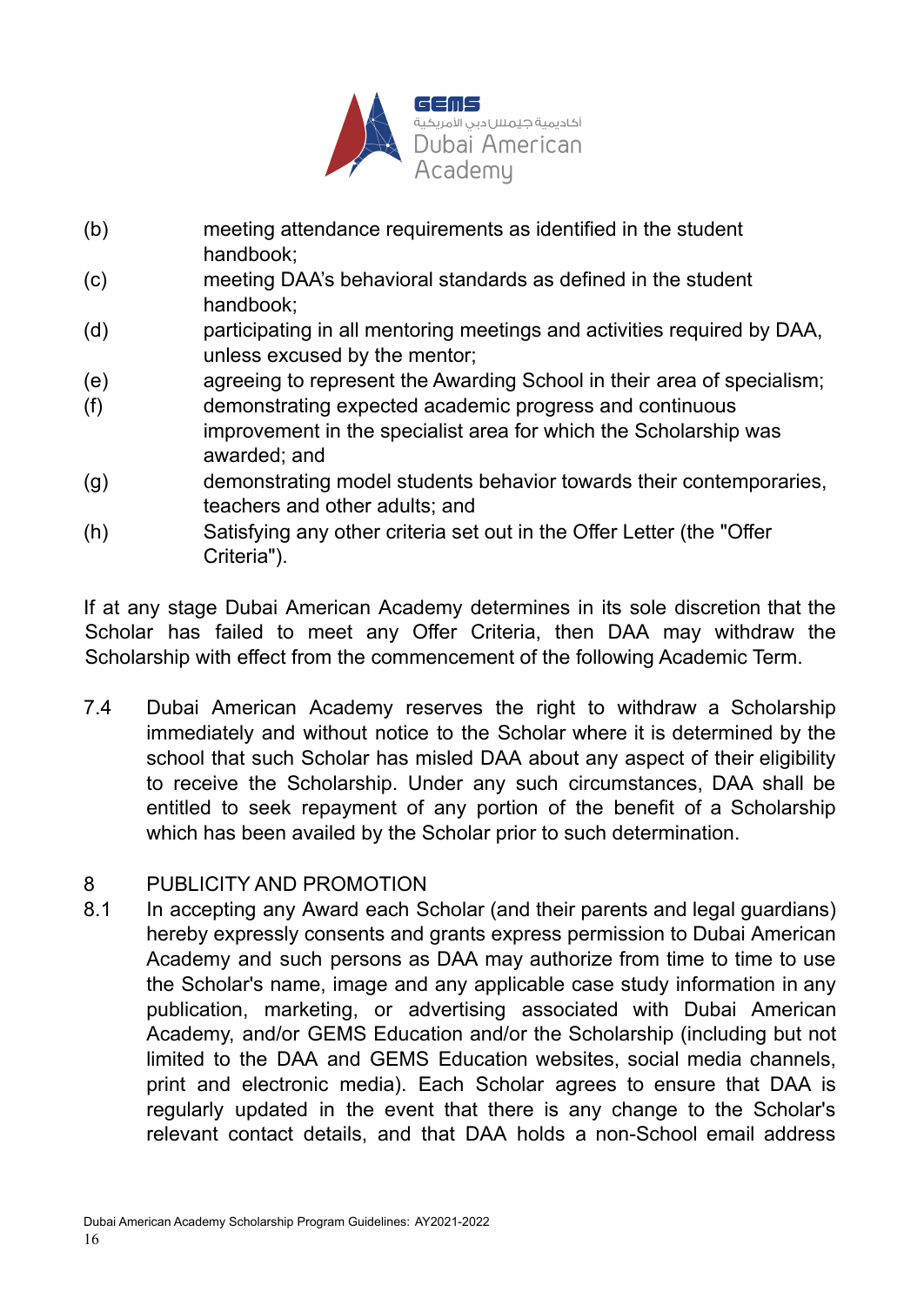![](_page_16_Picture_0.jpeg)

through which the Scholar (or their parents or legal guardians) can be contacted at all times.

- 8.2 Scholars may be required to attend internal and external events held by the Dubai American Academy and photos and videos of Scholars at the event (along with their name, school and Scholarship), may be used for promotional purposes by DAA, GEMS Education and / or our partner organizations, including but not limited to DAA and GEMS Education websites, social media channels, print and electronic media.
- 8.3 Scholars may be required to attend and represent DAA in any national or international competition relevant to their area of excellence.
- 8.4 Each Scholar waives the right to inspect or approve the finished product, the advertising copy or other matter that may be used in connection therewith or the use to which it may be applied. If a Scholar does not wish for their details to be passed on to media or used for promotional purposes, they must notify the DAA Scholarship Committee in writing.
- 8.5 Each Scholar hereby consents to Dubai American Academy contacting them at any time following completion of the Scholar's studies to seek updates regarding how the Scholarship may have impacted upon or influenced the Scholar's career.
- 8.6 Each Scholar acknowledged that in the course of administering the Scholarship Dubai American Academy may have access to certain confidential information about the Scholar. Dubai American Academy undertakes to use all reasonable endeavors to keep such information confidential and not to share such information with any third party without the Scholar's prior consent. Each Scholar hereby agrees that nothing in these terms and conditions shall be taken to prevent Dubai American Academy from making any disclosure required under any laws in any jurisdiction.

#### 9 CHANGES TO THESE TERMS

- 9.1 Dubai American Academy reserves the right to amend or make changes to these Terms at any time where such a change arises as a result of changes in regulations or legislation affecting all or any of the Scholarships.
- 9.2 Dubai American Academy may unilaterally amend or make changes to these Terms by giving any candidate, Scholar (or their parents / legal guardians) at least one (1) month's written notice of DAA's intention to do so. In the event that Recipients do not wish to accept any such revised terms, Recipients reserve the right to terminate this Agreement by written notice to the School.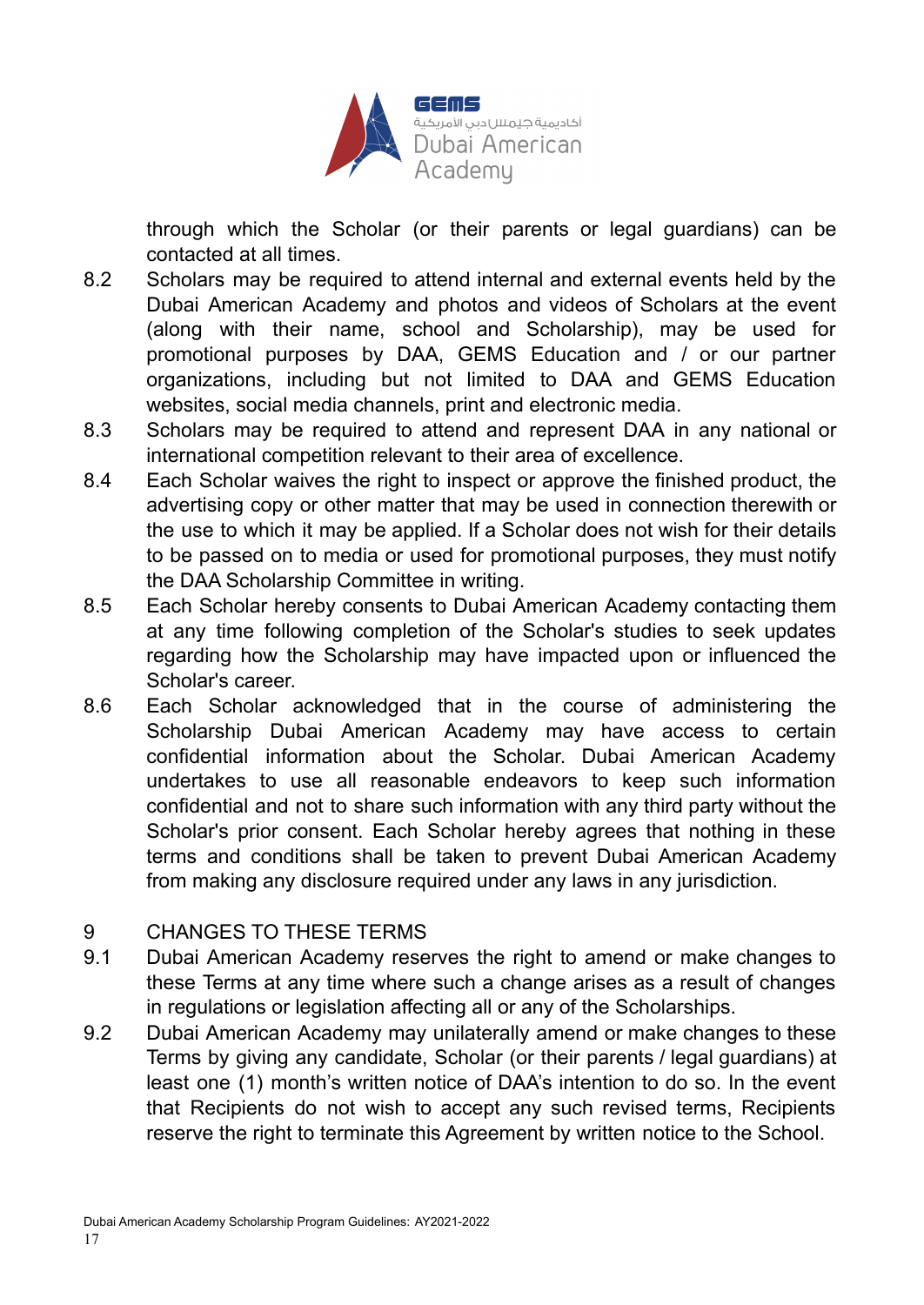![](_page_17_Picture_0.jpeg)

#### 10 MISCELLANEOUS

- 10.1 If the whole or any part of any provision of these Terms are void or unenforceable in any jurisdiction, the other provisions of these Terms, and the rest of the void or unenforceable provision, will continue in force in that jurisdiction, and the validity and enforceability of that provision in any other jurisdiction will not be affected.
- 10.2 These Terms shall be interpreted according to the laws of the United Arab **Emirates**

#### 11 DEFINED TERMS

In these Terms the following defined terms shall have the following meanings:

Academic Year means the Academic Year of Dubai American Academy.

Academic Term means each term of the Academic Year of the Dubai American Academy.

Accepted means the candidate's parent or legal guardian having counter-signed the Offer Letter and Acceptance shall have the corresponding meaning.

Award means an offer of a Scholarship on the terms set out in an Offer Letter (which shall be deemed to incorporate these Terms).

Dubai American Academy Scholarship Committee means the committee formed by Dubai American Academy from time to time for the purposes of assessing applications for and awarding Scholarships.

Offer Letter has the meaning given in Clause 3.1.

Offer Recipients has the meaning given in Clause 3.1

Scholar means a candidate who has received and Accepted and Offer Letter.

Scholarship means a scholarship offered by Dubai American Academy to the existing or prospective students.

Scholarship Application Form means the application form in the form prescribed by Dubai American Academy from time to time.

# <span id="page-17-0"></span>Publicity and Promotion

If a student is offered a scholarship, he/she has agreed to become an ambassador for Dubai American Academy. Scholar details including name, school, photograph, video and scholarship awarded may be passed on to media and used by Dubai American Academy and/or partner organizations for promotional purposes, including